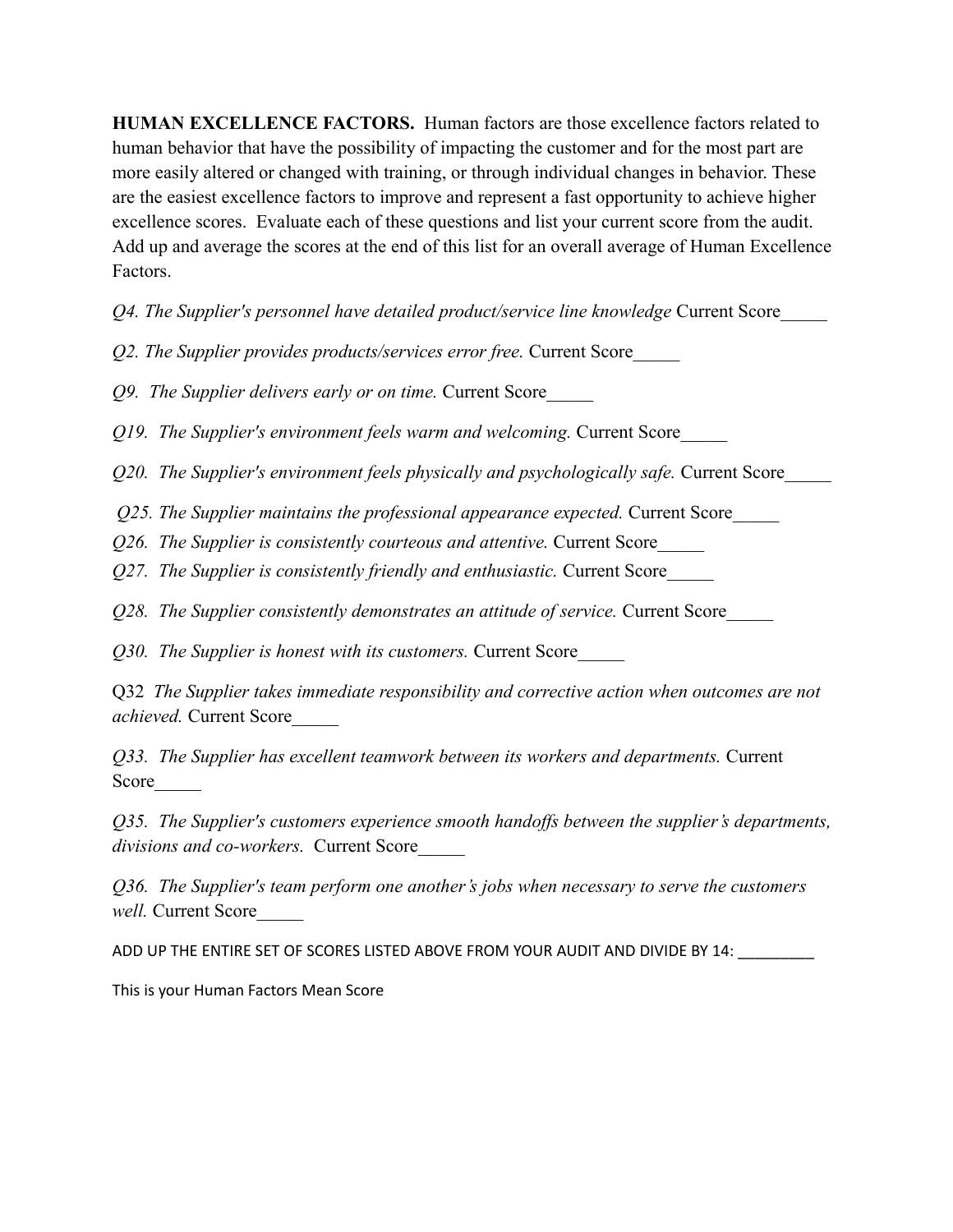**PROCESS EXCELLENCE FACTORS**. Process excellence means the way of doing things at an organization. Think of a flow chart of steps in sequence, established policies for doing things a certain way or procedures that are repeated the same way each time. While some processes are specifically engineered and designed, others have evolved in an ad hoc fashion and have little logic behind their origins other than 'that's the way we have always done it around here'. Evaluating the process factors of the Excellence Audit together as a set can reveal whether or not process shortfalls are present as a pattern throughout the enterprise.

*Q2. The Supplier provides products/services error free.* Current Score\_\_\_\_\_

*Q3. The Supplier gets it right the first time.* Current Score\_\_\_\_\_

*Q8. The Supplier's prices haven't risen disproportionally over time.* Current Score\_\_\_\_\_

*Q9. The Supplier delivers early or on time.* Current Score\_\_\_\_\_

*Q10. The Supplier optimizes product and service delivery to require the minimum of time for the customer.* Current Score\_\_\_\_\_

*Q11. The Supplier is among the most timely available.* Current Score\_\_\_\_\_

Q12. *The Supplier will take all the time required when necessary to achieve customer satisfaction.* Current Score\_\_\_\_\_

Q13. *The Supplier has optimized processes and systems for the convenience of the customer*. Current Score\_\_\_\_\_

*Q14. The Supplier's processes and systems have a logical and sequential flow.* Current Score

*Q15. Interaction with the Supplier is mainly through a single point of contact.* Current Score

*Q16. The Supplier is among the most efficient available.* Current Score\_\_\_\_\_

*Q31 The Supplier provides all information and transaction details up front.* Current Score\_\_\_\_\_

*Q32 The Supplier takes immediate responsibility and corrective action when outcomes are not achieved.* Current Score\_\_\_\_\_

*Q36. The Supplier's team perform one another's jobs when necessary to serve the customer well.* Current Score\_\_\_\_\_

*Q37. The Supplier is known for utilizing industry best practices.* Current Score\_\_\_\_\_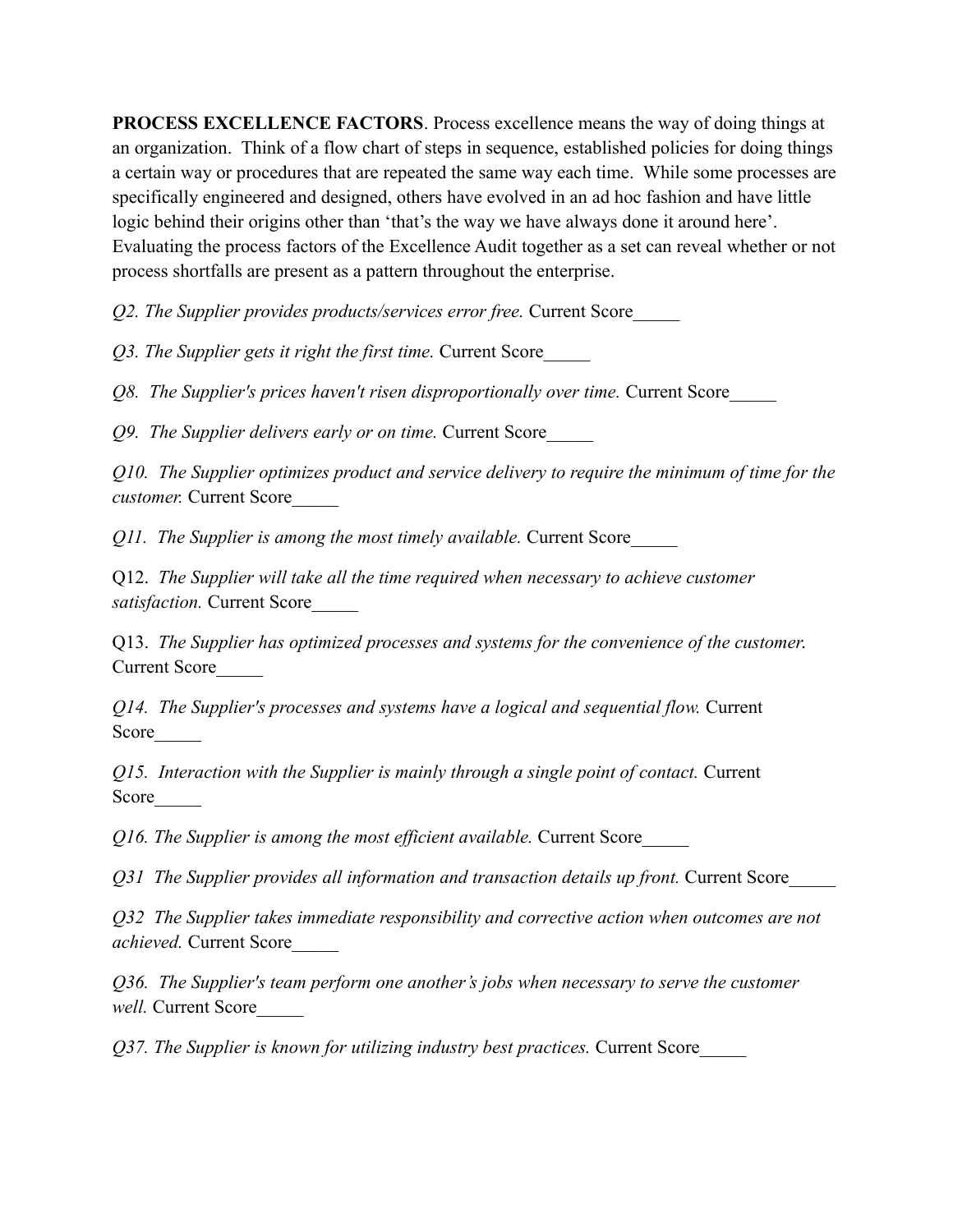*Q39. The Supplier promotes a culture of innovation within the organization.* Current Score\_\_\_\_\_

*Q40. The Supplier involves customers in generating new ideas for improvement.* Current Score\_\_\_\_\_

ADD UP THE ENTIRE SET OF SCORES LISTED ABOVE FROM YOUR AUDIT AND DIVIDE BY 17: \_\_\_\_\_\_\_\_

This is your Process Factors Mean Score